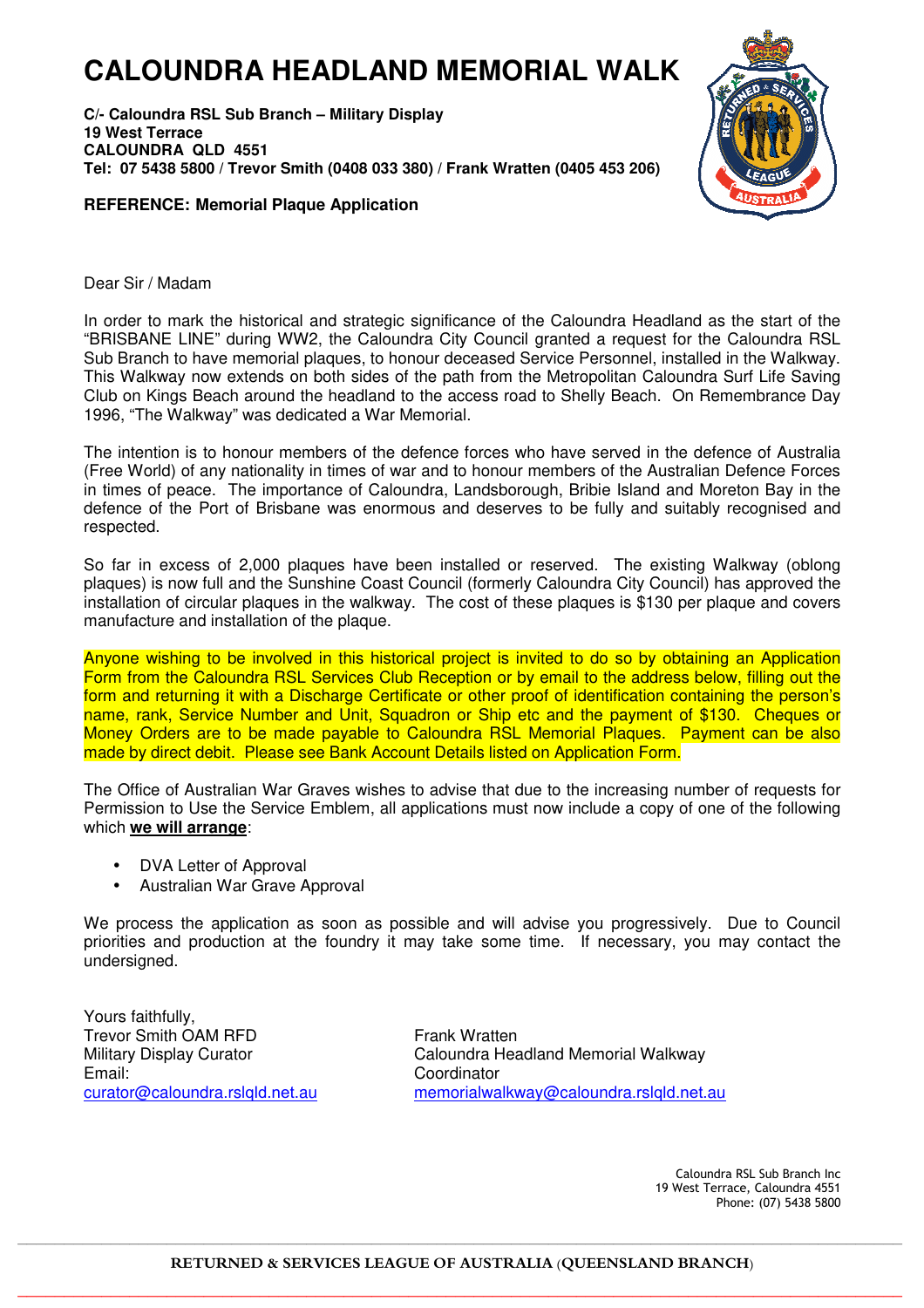## **MEMORIAL PLAQUES**

## **APPLICATION FORM**

THE MEMORIAL PLAQUES ARE FIVE (5) LINES DESIGN AND CARRY THE SERVICE INSIGNIA (PLEASE SEE EXAMPLE ENCLOSED)

THE WORDING ON THE PLAQUE MUST ABIDE BY RULES SET DOWN BY AUSTRALIAN WAR GRAVES COMMISSION, HOWEVER THEY MUST INCLUDE THE PERSON'S RANK AND NAME, SERVICE NUMBER, UNIT AND THEATRE OF OPERATIONS.

| NAME OF APPLICANT:                      |
|-----------------------------------------|
| <b>ADDRESS:</b>                         |
|                                         |
| <b>RELATIONSHIP TO PERSON HONOURED:</b> |
| IF SELF - NEXT OF KIN:                  |
| SIGNATURE OF APPLICANT:                 |
| DATE OF APPLICATION:                    |
| <b>PHONE NUMBER:</b>                    |
| EMAIL:                                  |

PLEASE RETURN THIS APPLICATION FORM WITH A PHOTOCOPY OF THE PROOF OF SERVICE / DISCHARGE CERTIFICATE AND PAYMENT OF \$130 PER PLAQUE TO:

**ATTENTION: MR TREVOR SMITH OR MR FRANK WRATTEN MEMORIAL PLAQUES CALOUNDRA RSL SUB BRANCH – MILITARY DISPLAY 19 WEST TERRACE CALOUNDRA QLD 4551** 

CHEQUES ARE TO BE MADE PAYABLE TO: **CALOUNDRA RSL MEMORIAL PLAQUES** 

DIRECT DEPOSIT BANK ACCOUNT DETAILS: **BANK, BRANCH:** NATIONAL BANK, CALOUNDRA **BSB:** 084-484 **ACCOUNT NUMBER:** 243810171 **ACCOUNT NAME:** CALOUNDRA RSL SUB BRANCH CENTAUR ACCOUNT